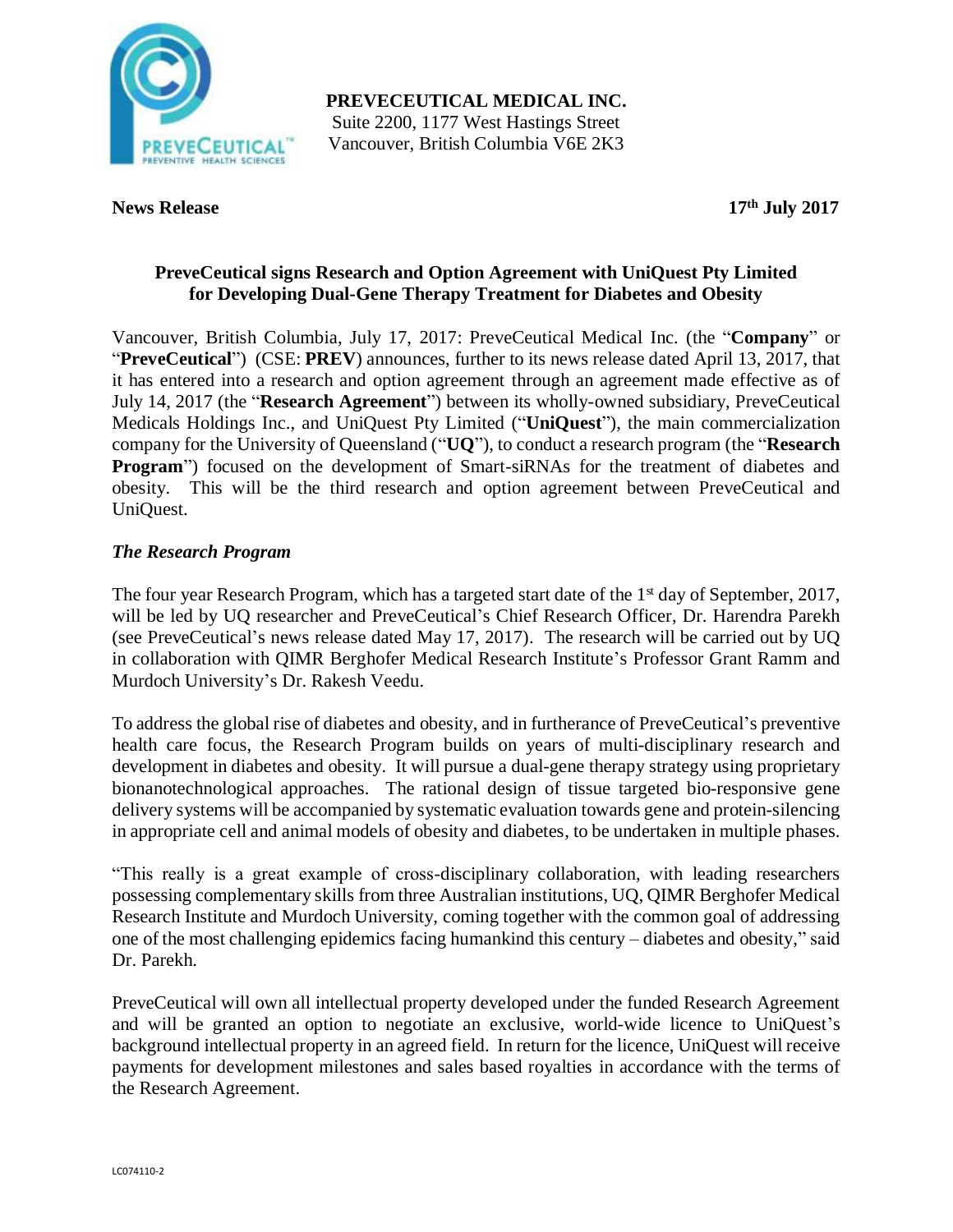### *Collaborating Researchers*

Professor Grant Ramm is currently the head of the Hepatic Fibrosis Group and Coordinator of the Cell and Molecular Biology Department at QIMR Berghofer, a leading medical research institute located in Brisbane, Australia. He is an internationally renowned expert in liver pathobiology, hepatic fibrosis and chronic liver disease.

Dr. Rakesh Veedu is head of Nucleic Acid Therapeutics Research at the Centre for Comparative Genomics located at Murdoch University (Perth, Australia) and McCusker Research Fellow with the Perron Institute for Neurological and Translational Science. He is an emerging expert, nationally and internationally, in the field of nucleic acid-based biotechnologies and developing novel nucleic acid drug therapies for a range of neurological diseases, genetic disorders and solid cancers.

# *About UniQuest Pty Limited*

UniQuest specializes in the commercialization of intellectual property, research outcomes and expertise developed by UQ and is the principal commercialization company of UQ. UniQuest benchmarks in the top ten percent globally for university-based technology transfers and UQ innovations licensed by UniQuest are now generating annual sales of over AUD \$3 billion. For example, UQ superconductor technology, through licensing arrangements, is used in two-thirds of the world's MRIs and more than 80 million doses of the life-saving Gardasil® cervical cancer vaccine, patented by UniQuest in 1991, have been distributed throughout 121 countries, including 72 developing countries.

### *About PreveCeutical Medical Inc.*

PreveCeutical is a biomedical company that coined the platform for preventive health sciences. PreveCeutical's innovative research and development department advances organic and nature identical products for both prevention and curative therapies.

For more information about PreveCeutical, please visit [www.preveceutical.com](http://preveceutical.com/), follow us on Twitter: [www.twitter.com/preveceuticals,](http://www.twitter.com/preveceuticals) or on Facebook: [www.facebook.com/PreveCeutical/.](http://www.facebook.com/PreveCeutical/)

# **On Behalf of the Board of Directors of PreveCeutical Medical Inc.**

*"Stephen Van Deventer"* Chairman & CEO

### **For further information, please contact:**

Deanna Kress Director of Corporate Communications & Investor Relations +1-778-999-6063 deanna@preveceutical.com